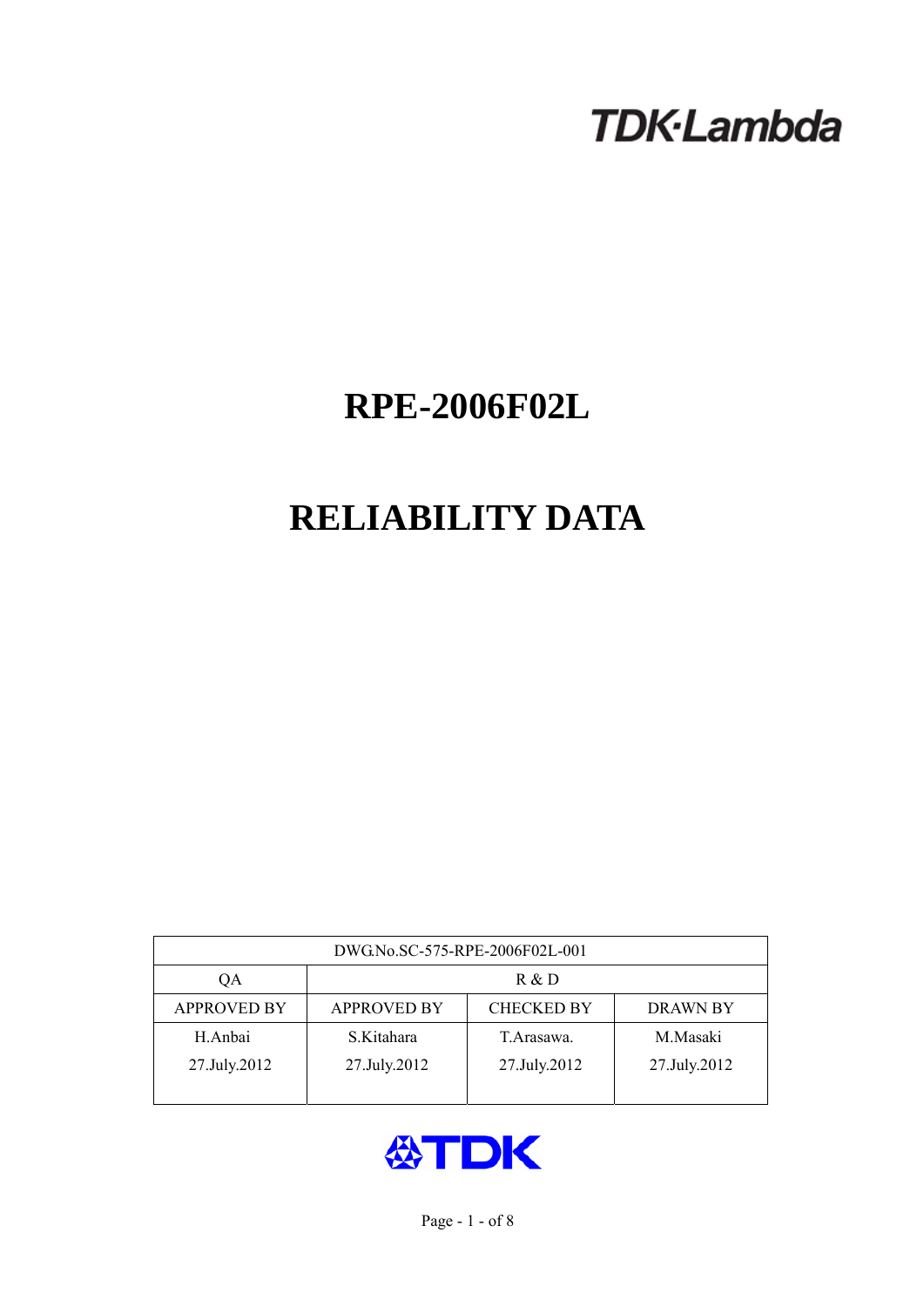## INDEX

|                                     | Page   |
|-------------------------------------|--------|
| 1. Calculated Values of MTBF        | Page-3 |
| 2. Vibration Test                   | Page-4 |
| 3. Heat Cycle Test                  | Page-5 |
| 4. Humidity Test                    | Page-6 |
| 5. High Temperature Resistance Test | Page-7 |
| 6. Low Temperature Storage Test     | Page-8 |
|                                     |        |

The following data are typical values. As all units have nearly the same characteristics, the data to be considered as ability values.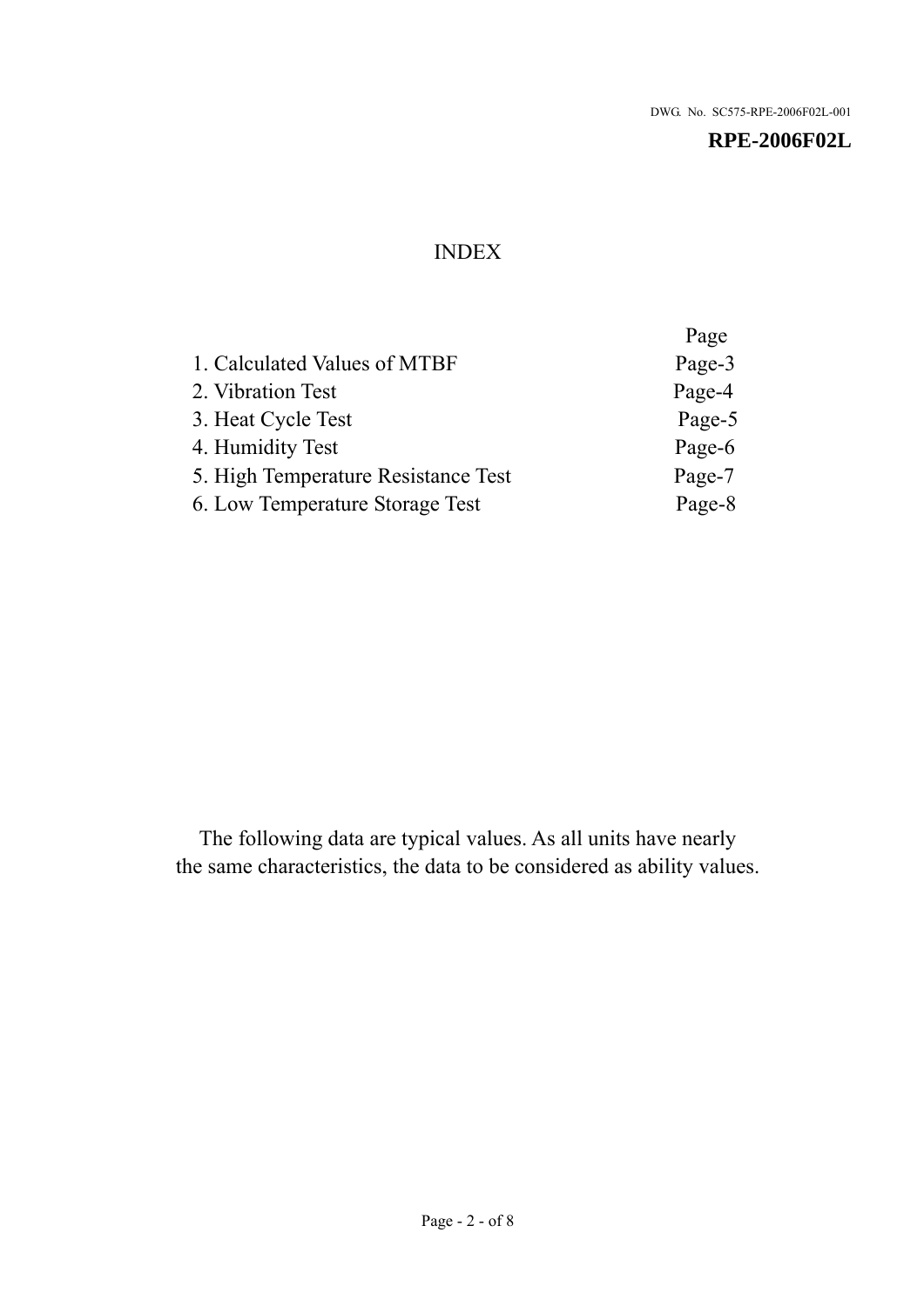1. Calculated Values of MTBF

MODEL:RPE-2006F02L

(1)Calculating Method

Calculated Based on parts stress Reliability projection of MIL-HDBK-217F NOTICE2.

Individual failure rates  $\lambda$  G is given to each part and MTBF is

Calculated by the count of each part.

$$
MIBF = \frac{1}{\lambda_{\text{expap}}} = \frac{1}{\sum_{i=1}^{n} N_i (\lambda_{\text{G}} \pi_Q)_i} \times 10^6 \text{ (hours)}
$$

| $\lambda$ equip | : Total equipment failure rate (Failure / 106 Hours)            |
|-----------------|-----------------------------------------------------------------|
| $\lambda$ G     | : Generic failure rate for the <i>i</i> th generic part         |
|                 | (Failure/ 106 Hours)                                            |
| Ni              | : Quantity of i th generic part                                 |
| N               | : Number of different generic part categories                   |
| $\pi Q$         | : Generic quality factor for the i th generic part( $\pi Q=1$ ) |

## (2)MTBF Values

GF: Ground, Fixed

 $MTBF = 12,074,378$  (Hours)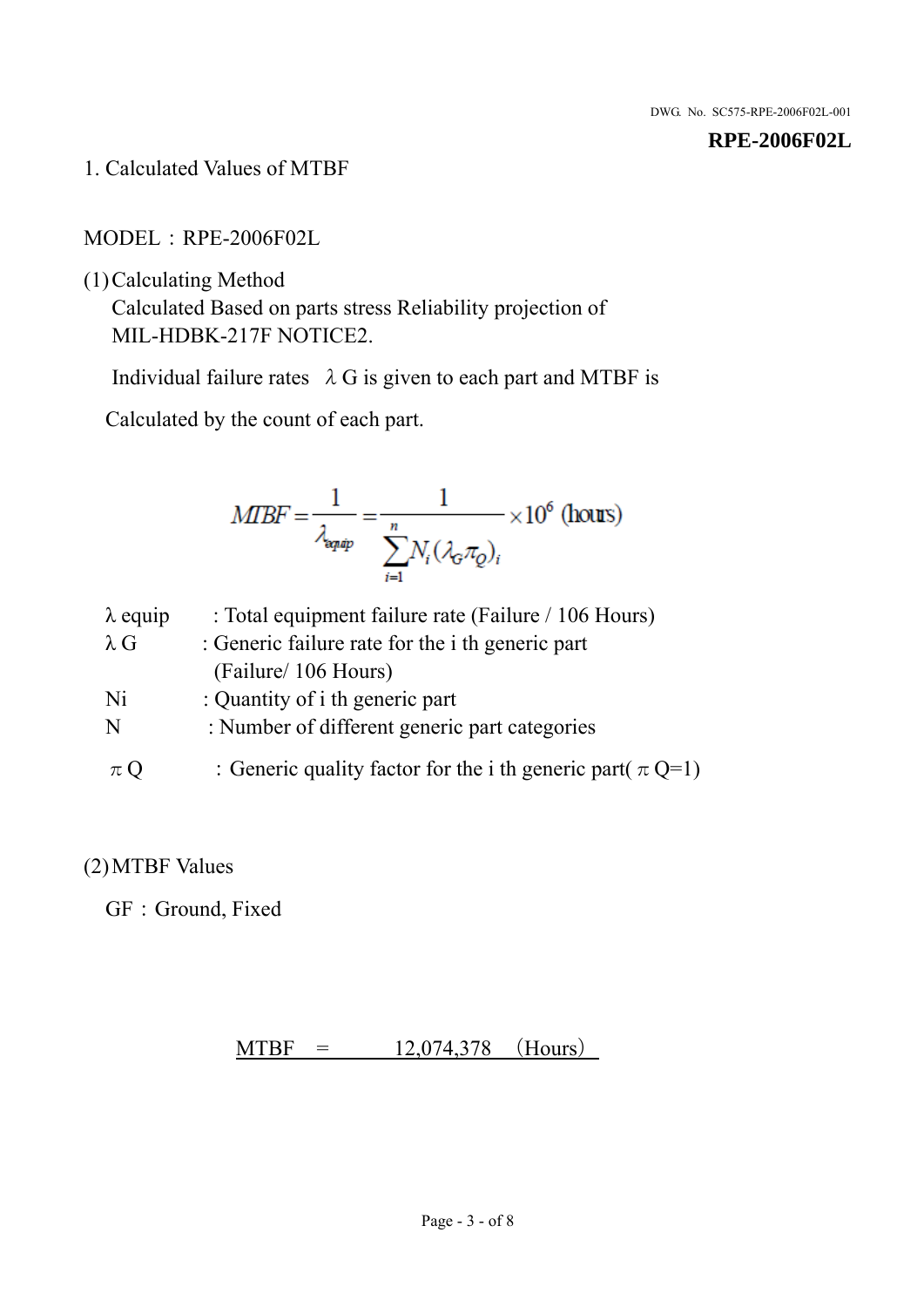#### 2. Vibration Test

#### MODEL: RPE-2006F02L (Representation Product : RPE-2006F02)

- (1)Vibration Test Class Frequency Variable Endurance Test
- (2)Equipment Used Controller VS-1000-6, Vibrator 905-FN (IMV CORP.)
- (3)The Number of D.U.T (Device Under Test) 6 units
- (4) Test Conditions Frequency : 10~55Hz Amplitude : 1.5mm,Sweep for 1 min. Dimension and times : X,Y and Z Directions for 2 hours each.
- (5)The Method Fix the D.U.T on the fitting-stage
- (6)Test Results PASS

| ┙┸<br>Check item                  | Spec.                                 |                   | <b>Before Test</b> | After Test      |
|-----------------------------------|---------------------------------------|-------------------|--------------------|-----------------|
| Attenuation(dB)                   | Differential Mode: 25dB min.          | 3 MHz             | 44.01              | 44.62           |
|                                   |                                       | 10 MHz            | 39.06              | 38.65           |
|                                   | Common Mode: 25dB min.                | 2 MHz             | 36.73              | 36.44           |
|                                   |                                       | 10 MHz            | 48.20              | 48.51           |
| Leakage Current (mA)              | $0.5mA$ max. $(250V, 60Hz)$           | Line1             | 0.25               | 0.25            |
|                                   |                                       | Line <sub>2</sub> | 0.25               | 0.25            |
| DC Resistance (m $\Omega$ )       | $100 \text{ m}\Omega$<br>max.         |                   | 40.55              | 40.67           |
| <b>Test Voltage</b>               | $L-L$ : 1768Vdc 60sec.                |                   | OK.                | OK.             |
|                                   | $L-E$ : 1500Vdc 60sec.                |                   |                    |                 |
| Isolation Resistance(M $\Omega$ ) | $M \Omega$ min.(500Vdc 60sec.)<br>100 |                   | $4.53\times E5$    | $5.05\times E5$ |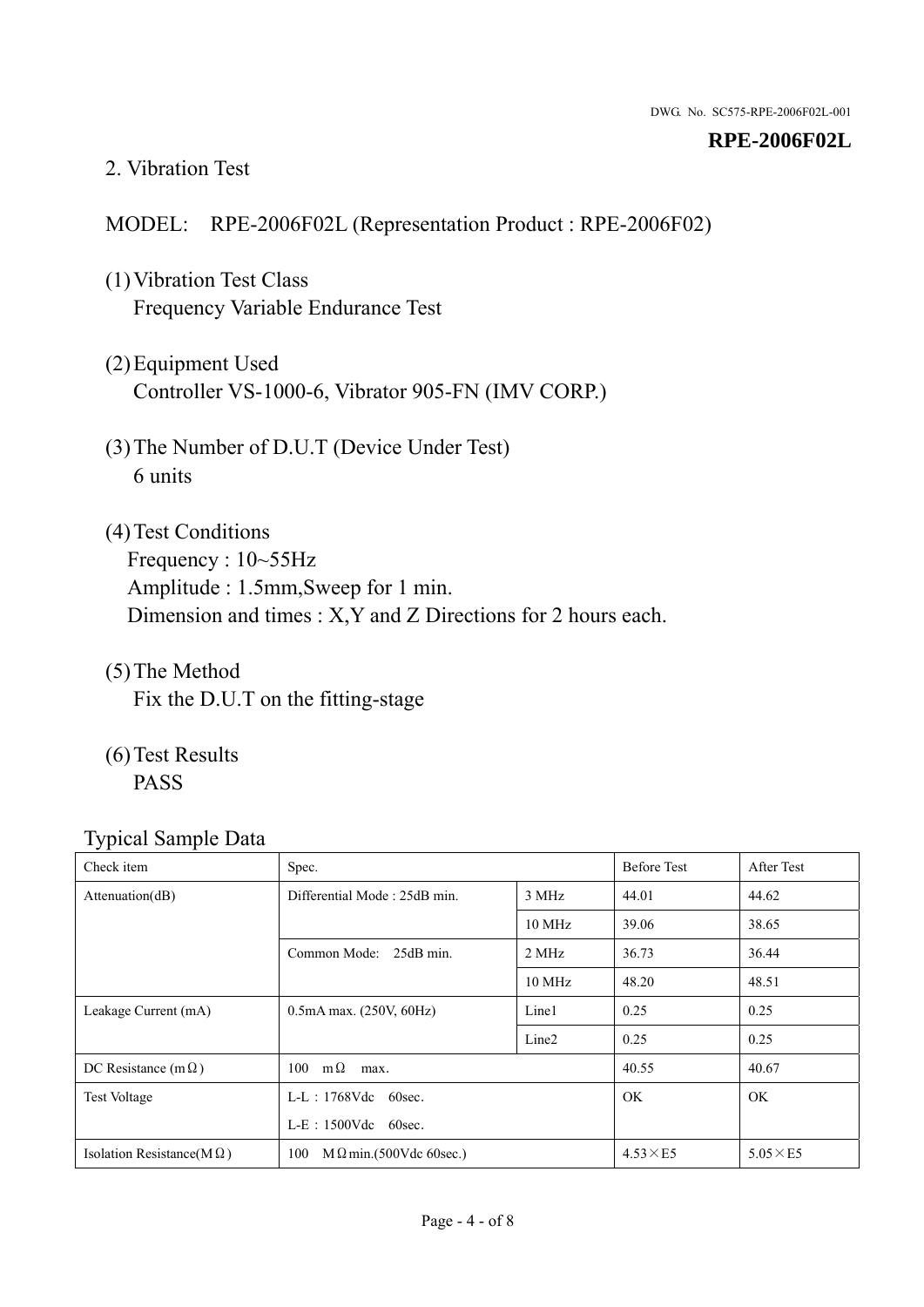## 3. Heat Cycle Test

## MODEL: RPE-2006F02L (Representation Product : RPE-2006F02)

## (1)Equipment Used TEMPERATURE CHAMBER TSA-71H-W (ESPEC CORP.)

- (2)The Number of D.U.T (Device Under Test) 6 units
- 1 cycle (3)Test Conditions 30<sub>min</sub>  $+85^{\circ}$ C 3min. Ambient Temperature : -25~+85℃ Test Cycles: 100 cycles  $-25^{\circ}$ C 30min.

(4)The Method

Before the test check if there is no abnormal characteristics and put the D.U.T in the testing chamber. Then test it in the above cycles, After the test is completed leave it for 1 hour at room temperature and check it if there is no abnormal each characteristics.

#### (5)Test Results PASS

| ╯┸<br>Check item                  | Spec.                                |                   | <b>Before Test</b> | After Test      |
|-----------------------------------|--------------------------------------|-------------------|--------------------|-----------------|
| Attenuation(dB)                   | Differential Mode: 25dB min.         |                   | 44.66              | 45.73           |
|                                   |                                      | 10 MHz            | 39.24              | 40.05           |
|                                   | Common Mode: 25dB min.               | 2MHz              | 36.56              | 37.52           |
|                                   |                                      | 10 MHz            | 48.08              | 45.28           |
| Leakage Current (mA)              | $0/5$ mA max. (250V, 60Hz)           | Line1             | 0.25               | 0.26            |
|                                   |                                      | Line <sub>2</sub> | 0.24               | 0.25            |
| DC Resistance $(m \Omega)$        | $100 \text{ m}\Omega$<br>max.        |                   | 41.83              | 41.35           |
| <b>Test Voltage</b>               | L-L: 1768Vdc 60sec.                  |                   | <b>OK</b>          | OK.             |
|                                   | $L-E$ : 1500Vdc 60sec.               |                   |                    |                 |
| Isolation Resistance(M $\Omega$ ) | 100<br>$M\Omega$ min.(500Vdc 60sec.) |                   | $6.42\times E5$    | $6.33\times E5$ |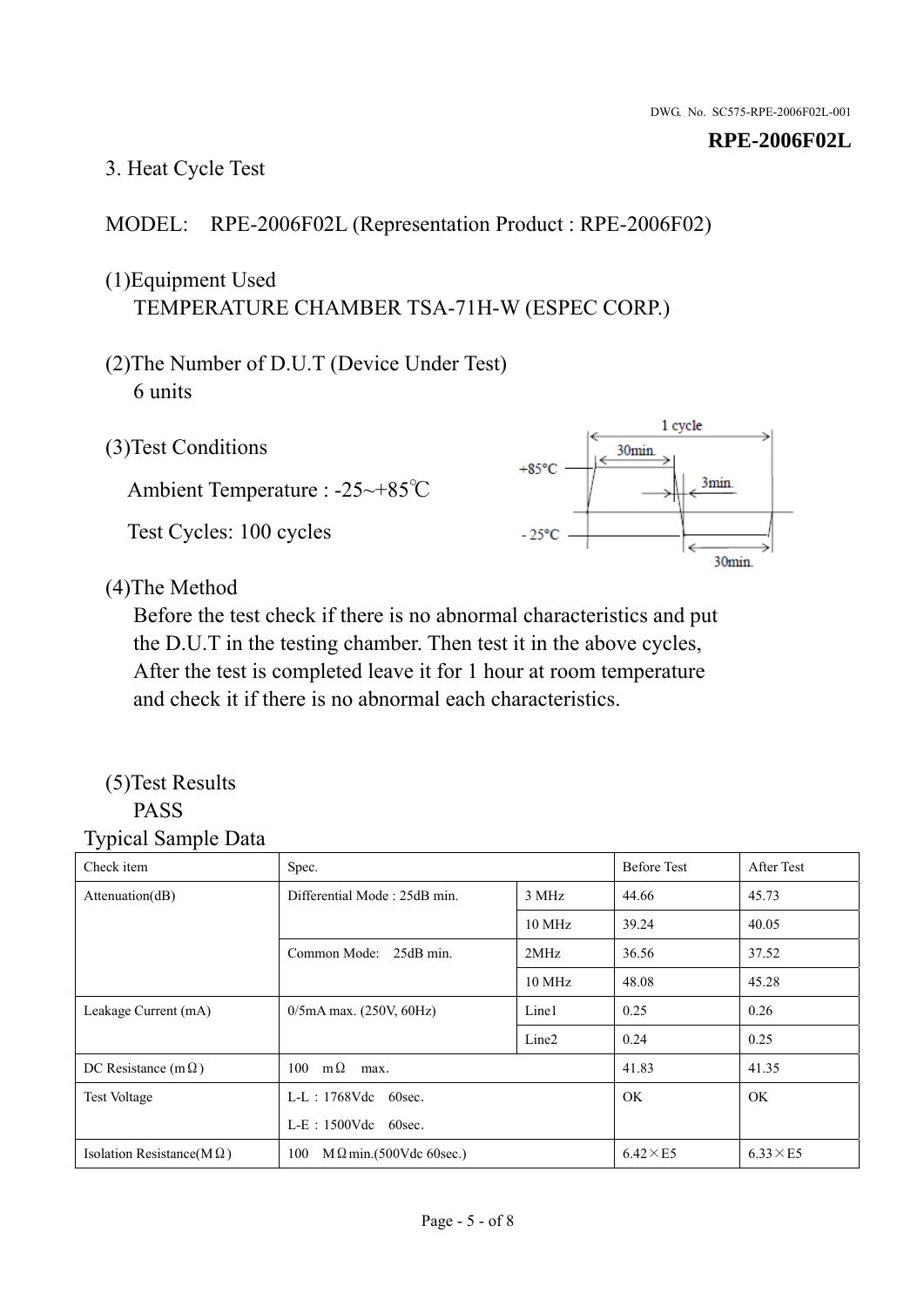## 4. Humidity Test

### MODEL: RPE-2006F02L (Representation Product : RPE-2006F02)

## (1)Equipment Used TEMP. & HUMID. CHAMBER PR-4KT (ESPEC CORP.)

- (2)The Number of D.U.T (Device Under Test) 6 units
- (3)Test Conditions

Ambient Temperature : +40℃

Test Times: 500 hours Ambient Humidity: 90~95%RH No Dewdrop

#### (4)The Method

Before the test check if there is no abnormal characteristics and put the D.U.T in the testing chamber. Then test it in the above conditions. After the test is completed leave it for 1 hour at room temperature and check it if there is no abnormal each characteristics.

## (5)Test Results

## PASS

| ັ່<br>л.<br>Check item            | Spec.                                 |                   | <b>Before Test</b> | After Test      |
|-----------------------------------|---------------------------------------|-------------------|--------------------|-----------------|
| Attenuation(dB)                   | Differential Mode: 25dB min.          | 3 MHz             | 44.84              | 44.93           |
|                                   |                                       | 10 MHz            | 39.42              | 39.14           |
|                                   | Common Mode: 25dB min.                | 2MHz              | 36.70              | 36.06           |
|                                   |                                       | 10 MHz            | 48.11              | 47.81           |
| Leakage Current (mA)              | $0.5mA$ max. $(250V, 60Hz)$           | Line1             | 0.24               | 0.24            |
|                                   |                                       | Line <sub>2</sub> | 0.24               | 0.24            |
| DC Resistance (m $\Omega$ )       | $100 \text{m}\,\Omega$<br>max.        |                   | 40.67              | 40.40           |
| <b>Test Voltage</b>               | $L-L$ : 1768Vdc 60sec.                |                   | OK.                | OK.             |
|                                   | $L-E$ : 1500Vdc 60sec.                |                   |                    |                 |
| Isolation Resistance(M $\Omega$ ) | $M \Omega$ min.(500Vdc 60sec.)<br>100 |                   | $6.94\times E5$    | $6.84\times E5$ |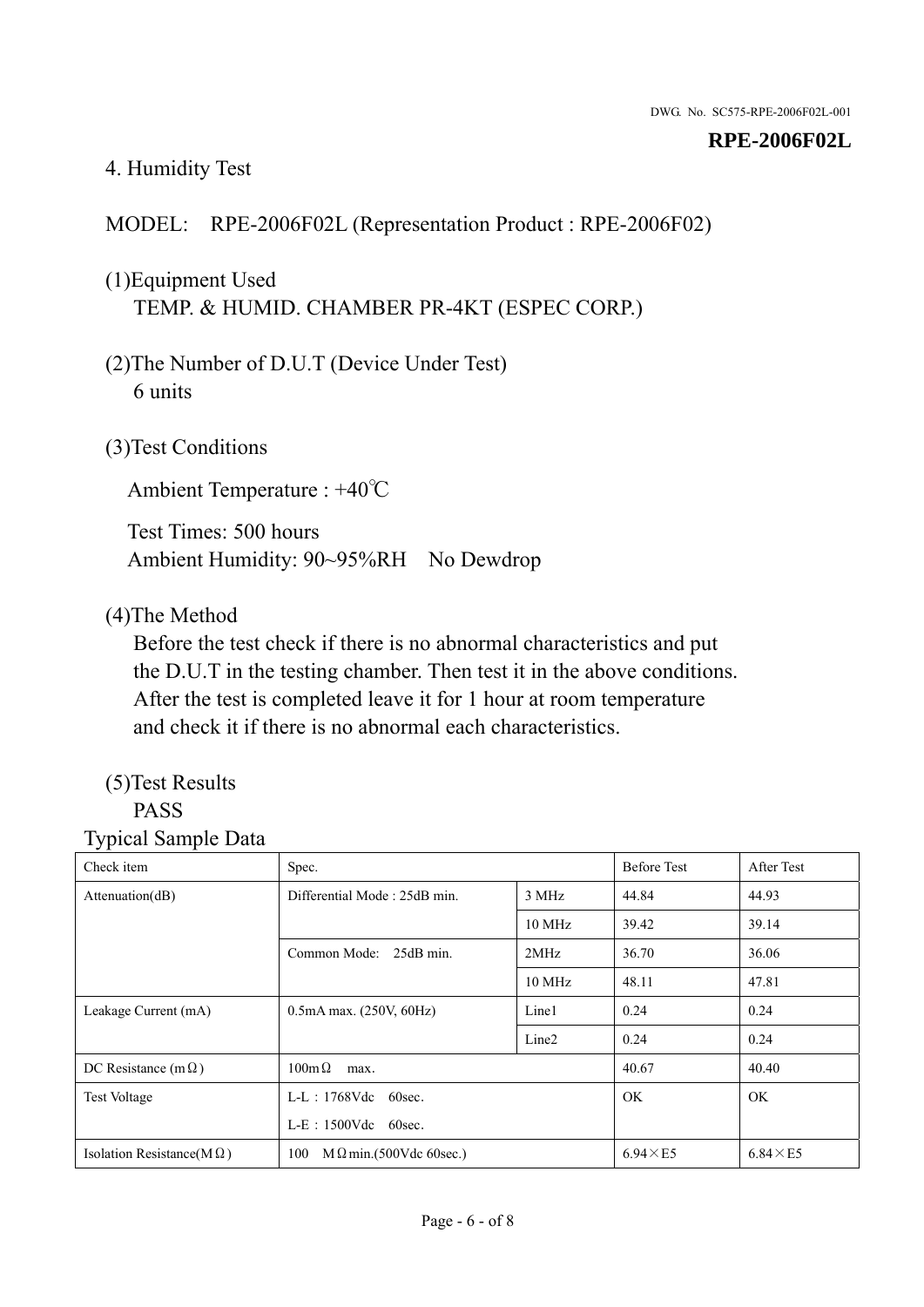#### 5. High Temperature Resistance Test

## MODEL: RPE-2006F02L (Representation Product : RPE-2006F02)

## (1)Equipment Used TEMPERATURE CHAMBER PHH-300 (ESPEC CORP.)

- (2)The Number of D.U.T (Device Under Test) 6 units
- (3)Test Conditions

Ambient Temperature : +55℃

Test Times: 500 hours Operating: DC 6A

## (4)The Method

Before the test check if there is no abnormal characteristics and put the D.U.T in the testing chamber. Then test it in the above conditions. After the test is completed leave it for 1 hour at room temperature and check it if there is no abnormal each characteristics.

## (5)Test Results

## PASS

| ັ່<br>л.<br>Check item            | Spec.                                 |                   | <b>Before Test</b> | After Test      |
|-----------------------------------|---------------------------------------|-------------------|--------------------|-----------------|
| Attenuation(dB)                   | Differential Mode: 25dB min.          | 3 MHz             | 44.47              | 45.50           |
|                                   |                                       | 10 MHz            | 39.67              | 39.51           |
|                                   | Common Mode: 25dB min.                | 2MHz              | 36.85              | 36.93           |
|                                   |                                       | 10 MHz            | 48.24              | 48.00           |
| Leakage Current (mA)              | $0.5mA$ max. $(250V, 60Hz)$           | Line1             | 0.25               | 0.25            |
|                                   |                                       | Line <sub>2</sub> | 0.23               | 0.24            |
| DC Resistance (m $\Omega$ )       | $100 \text{m}\,\Omega$<br>max.        |                   | 40.28              | 40.15           |
| <b>Test Voltage</b>               | $L-L$ : 1768Vdc 60sec.                |                   | OK.                | OK.             |
|                                   | $L-E$ : 1500Vdc 60sec.                |                   |                    |                 |
| Isolation Resistance(M $\Omega$ ) | $M \Omega$ min.(500Vdc 60sec.)<br>100 |                   | $8.09\times E5$    | $7.96\times E5$ |